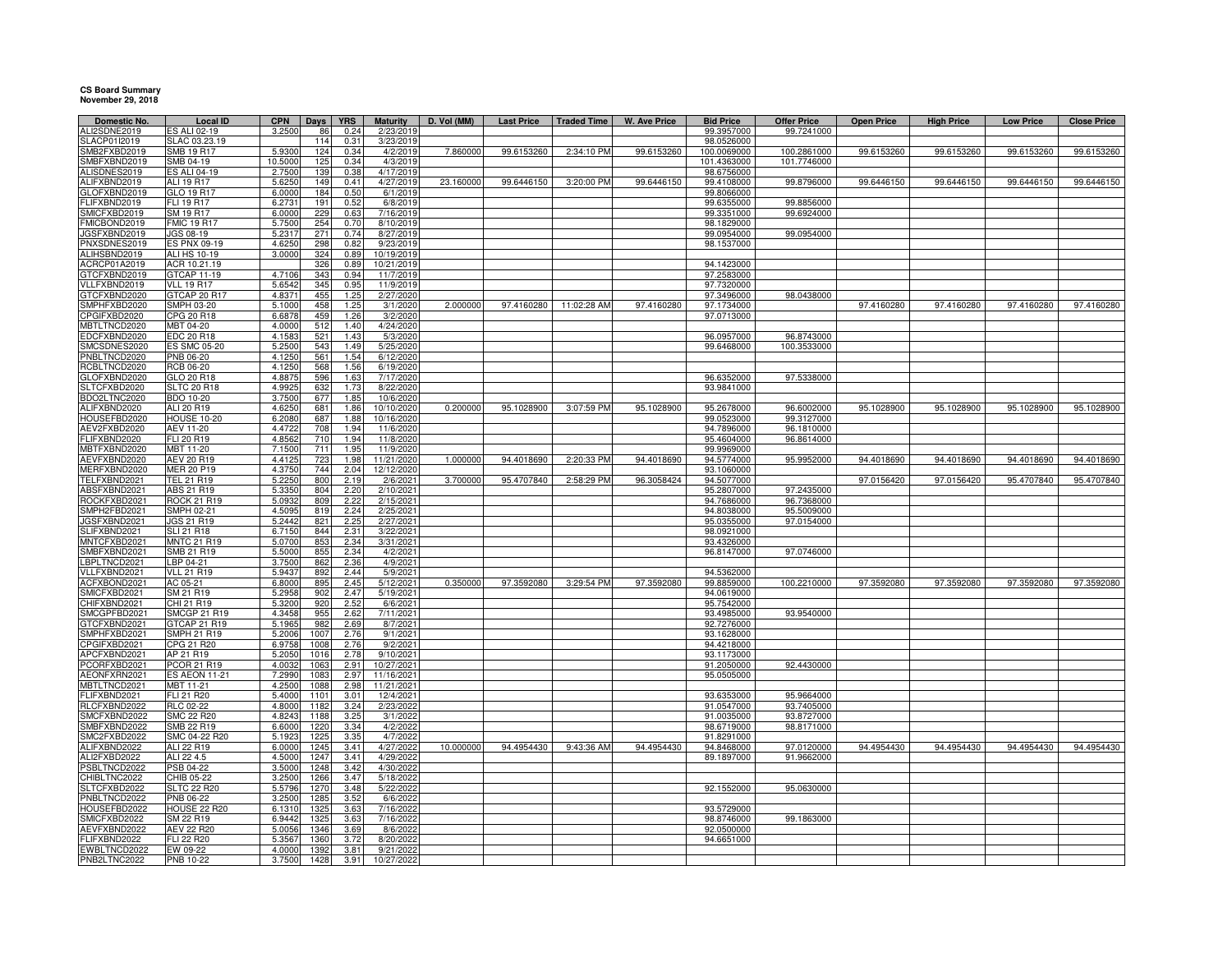| Domestic No.                        | Local ID                         | <b>CPN</b>       | <b>Days</b>  | <b>YRS</b>            | <b>Maturity</b>        | D. Vol (MM)          |                          |                          | Last Price   Traded Time   W. Ave Price | <b>Bid Price</b>         | <b>Offer Price</b> | <b>Open Price</b>        | <b>High Price</b>        | <b>Low Price</b>         | <b>Close Price</b>       |
|-------------------------------------|----------------------------------|------------------|--------------|-----------------------|------------------------|----------------------|--------------------------|--------------------------|-----------------------------------------|--------------------------|--------------------|--------------------------|--------------------------|--------------------------|--------------------------|
| CHIB2LTN2022                        | HIB 12-22                        | 3.6500           | 1464         | 4.01                  | 12/2/2022              |                      |                          |                          |                                         |                          |                    |                          |                          |                          |                          |
| RBANKLTN2022                        | <b>RBANK 12-22</b>               | 4.1250           | 1478         | 4.05                  | 12/16/2022             |                      |                          |                          |                                         |                          |                    |                          |                          |                          |                          |
| SMCGPFBD2022                        | <b>SMCGP 22 R20</b>              | 5.3750           | 1484         | 4.06                  | 12/22/2022             |                      |                          |                          |                                         | 89.3780000               |                    |                          |                          |                          |                          |
| CPIFXBND2023                        | CPI 01-23 R20                    | 5.0496           | 1500         | 4.11                  | 1/7/202                | 3.500000             |                          |                          |                                         | 88.4901000               |                    |                          |                          |                          |                          |
| RCBLTNCD2023<br>BDOLTNCD2023        | RCB 02-23<br>BDO 02-23           | 3.7500           | 1535<br>1542 | 4.20                  | 2/11/202<br>2/18/202   |                      |                          |                          |                                         |                          |                    |                          |                          |                          |                          |
| GTCFXBND2023                        | <b>STCAP 23 R20</b>              | 3.6250<br>5.0937 | 1551         | 4.22<br>4.25          | 2/27/202               |                      |                          |                          |                                         | 89.6494000               |                    |                          |                          |                          |                          |
| SMPHFXBD2023                        | SMPH 23 R21                      | 5.6630           | 1553         | 4.25                  | 3/1/202                |                      |                          |                          |                                         | 91.7135000               |                    |                          |                          |                          |                          |
| SMCFXBND2023                        | SMC 23 R21                       | 6.2500           | 1571         | 4.30                  | 3/19/2023              |                      |                          |                          |                                         | 93.5167000               | 96.1569000         |                          |                          |                          |                          |
| PNBLTNCD2023                        | PNB 04-23                        | 3.8750           | 1609         | 4.41                  | 4/26/202               |                      |                          |                          |                                         |                          |                    |                          |                          |                          |                          |
| EDCFXBND2023                        | EDC 23 R19                       | 4.7312           | 1616         | 4.42                  | 5/3/2023               |                      |                          |                          |                                         | 86.8516000               |                    |                          |                          |                          |                          |
| SECBLTNC2023                        | <b>SECB 05-23</b>                | 3.8750           | 1621         | 4.44                  | 5/8/202                |                      |                          |                          |                                         |                          |                    |                          |                          |                          |                          |
| BPILTNCD2023                        | BPI 05-23                        | 3.7500           | 1637         | 4.48                  | 5/24/2023              |                      |                          |                          |                                         |                          |                    |                          |                          |                          |                          |
| ACFXBOND2023                        | AC 23 R22                        | 3.9200           | 1681         | 4.60                  | 7/7/202                |                      |                          |                          |                                         | 87.6239000               |                    |                          |                          |                          |                          |
| SMCGPFBD2023                        | SMCGP 23 R21                     | 4.7575           | 1685         | 4.61                  | 7/11/202               |                      |                          |                          |                                         | 87.9631000               |                    |                          |                          |                          |                          |
| GLOFXBND2023                        | GLO 23 R20                       | 5.2792           | $169 -$      | 4.63                  | 7/17/202               |                      |                          |                          |                                         | 90.0208000               |                    |                          |                          |                          |                          |
| MCGP2BD2023                         | SMCGP 08-23 R21                  | 6.7500           | 1722         | 4.72                  | 8/17/202               |                      |                          |                          |                                         | 96.2773000               |                    |                          |                          |                          |                          |
| JBPLTNCD2023<br><b>MBTLTNCD2023</b> | JBP 08-23<br>MBT 09-23           | 4.3750<br>3.5000 | 1726<br>1755 | 4.73<br>4.81          | 8/21/202<br>9/19/202   |                      |                          |                          |                                         |                          |                    |                          |                          |                          |                          |
| ALI2FXBD2023                        | ALI 23 R21                       | 7.0239           | 1771         | 4.85                  | 10/5/202               |                      |                          |                          |                                         | 94.1950000               |                    |                          |                          |                          |                          |
| ALIFXBND2023                        | ALI 23 R22                       | 3.8915           | 1773         | 4.85                  | 10/7/202               |                      |                          |                          |                                         | 83.3124000               |                    |                          |                          |                          |                          |
| PCORFXBD2023                        | <b>PCOR 23 R21</b>               | 4.5219           | 1793         | 4.91                  | 10/27/202              | 1.600000             | 86.9461760               | 2:58:53 PM               | 86.9461760                              | 86.0120000               | 89.7931000         | 86.9461760               | 86.9461760               | 86.9461760               | 86.9461760               |
| SECB2LTN2023                        | <b>SECB 11-23</b>                | 4.5000           | 1799         | 4.93                  | 11/2/202               |                      |                          |                          |                                         |                          |                    |                          |                          |                          |                          |
| BDO2LTNC2023                        | BDO 11-23                        | 4.3750           | 1804         | 4.94                  | 11/7/202               |                      |                          |                          |                                         |                          |                    |                          |                          |                          |                          |
| FLIFXBND2023                        | FLI 23 R20                       | 5.4333           | 1805         | 4.94                  | 11/8/202               |                      |                          |                          |                                         | 89.6241000               |                    |                          |                          |                          |                          |
| AEONFXRN2023                        | <b>ES AEON 11-23</b>             | 7.6950           | 1813         | 4.96                  | 11/16/202              |                      |                          |                          |                                         | 92.0688000               |                    |                          |                          |                          |                          |
| AEVFXBND2023                        | AEV 23 R20                       | 4.6188           | 1818         | 4.98                  | 11/21/202              |                      |                          |                          |                                         | 86.2520000               |                    |                          |                          |                          |                          |
| EWBLTNCD2023                        | EW 12-23                         | 4.6250           | 1834         | 5.02                  | 12/7/202               |                      |                          |                          |                                         |                          |                    |                          |                          |                          |                          |
| SMICFXBD2023                        | SM 23 R21                        | 5.1590           | 1836         | 5.03                  | 12/9/202               |                      |                          |                          |                                         | 88.4455000               |                    |                          |                          |                          |                          |
| CHIBLTNC2024                        | CHIB 01-24                       | 4.5500           | 1870         | 5.12                  | 1/12/2024              |                      |                          |                          |                                         |                          |                    |                          |                          |                          |                          |
| RBANKLTN2024<br>FDCFXBND2024        | <b>RBANK 01-24</b><br>FDC 24 R21 | 4.8750<br>6.1458 | 1874         | 5.13<br>5.15          | 1/16/2024              |                      |                          |                          |                                         |                          |                    |                          |                          |                          |                          |
| APCFXBND2024                        | AP 24 R22                        | 7.5095           | 1882<br>1883 | 5.16                  | 1/24/2024<br>1/25/2024 |                      |                          |                          |                                         | 95.4998000<br>97.9452000 |                    |                          |                          |                          |                          |
| ALIFXBND2024                        | ALI 24 R20                       | 5.0000           | 1888         | 5.17                  | 1/30/2024              | 10.000000            | 88.2932620               | 3:02:47 PM               | 88.2932620                              | 86.3667000               | 90.2496000         | 88.2932620               | 88.2932620               | 88.2932620               | 88.2932620               |
| TELFXBND2024                        | <b>TEL 24 R21</b>                | 5.2813           | 1895         | 5.19                  | 2/6/202                |                      |                          |                          |                                         | 88.5688000               |                    |                          |                          |                          |                          |
| PSBLTNCD2024                        | PSB 02-24                        | 5.0000           | 1898         | 5.20                  | 2/9/2024               |                      |                          |                          |                                         |                          |                    |                          |                          |                          |                          |
| JGSFXBND2024                        | <b>JGS 24 R20</b>                | 5.3000           | 1916         | 5.25                  | 2/27/2024              |                      |                          |                          |                                         | 88.6238000               |                    |                          |                          |                          |                          |
| SMCFXBND2024                        | SMC 24 R22                       | 5.2840           | 1919         | 5.25                  | 3/1/2024               |                      |                          |                          |                                         | 88.4590000               | 92.3132000         |                          |                          |                          |                          |
| STIGFXBD2024                        | STIESG 24 R22                    | 5.8085           | 1941         | 5.31                  | 3/23/2024              |                      |                          |                          |                                         | 93.6956000               |                    |                          |                          |                          |                          |
| MEGFXBND2024                        | MEG 24 R22                       | 5.3535           | 1946         | 5.33                  | 3/28/2024              |                      |                          |                          |                                         | 88.7021000               |                    |                          |                          |                          |                          |
| RCBLTNCD2024                        | RCB 03-24                        | 5.5000           | 1946         | 5.33                  | 3/28/2024              |                      |                          |                          |                                         |                          |                    |                          |                          |                          |                          |
| MNTCFXBD2024                        | <b>MNTC 24 R2-</b>               | 5.5000           | 1949         | 5.34                  | 3/31/2024              |                      |                          |                          |                                         | 89.2430000               |                    |                          |                          |                          |                          |
| SMBFXBND2024<br>MBT2LTNC2024        | SMB 24 R21<br><b>MBT 04-24</b>   | 6.0000<br>5.3750 | 1951<br>1953 | 5.34<br>5.35          | 4/2/2024<br>4/4/2024   | 0.500000             | 95.6024280               | 2:46:09 PM               | 95.6024280                              | 91.4437000               |                    | 95.6024280               | 95.6024280               | 95.6024280               | 95.6024280               |
| PBCOMLTN2024                        | <b>BCOM 04-24</b>                | 5.6250           | 1957         | 5.36                  | 4/8/2024               |                      |                          |                          |                                         |                          |                    |                          |                          |                          |                          |
| PCORFXBD2024                        | <b>PCOR 24 R22</b>               | 7.8183           | 1968         | 5.39                  | 4/19/2024              |                      |                          |                          |                                         | 99.2073000               |                    |                          |                          |                          |                          |
| SMPH2FBD2024                        | SMPH 05-24 R22                   | 5.1683           | 1997         | 54                    | 5/18/2024              |                      |                          |                          |                                         | 87.6679000               |                    |                          |                          |                          |                          |
| SMICFXBD2024                        | SM 24 R21                        | 5.6125           | 1998         | 5.47                  | 5/19/2024              |                      |                          |                          |                                         | 89.5975000               |                    |                          |                          |                          |                          |
| MBTLTNCD2024                        | MBT 07-24                        | 3.8750           | 2060         | 5.64                  | 7/20/2024              |                      |                          |                          |                                         |                          |                    |                          |                          |                          |                          |
| DDFXBOND2024                        | DD 24 R22                        | 6.0952           | 2061         | 5.64                  | 7/21/2024              |                      |                          |                          |                                         |                          |                    |                          |                          |                          |                          |
| GTCFXBND2024                        | GTCAP 24 R21                     | 5.6250           | 2078         | 5.69                  | 8/7/2024               |                      |                          |                          |                                         | 89.2442000               |                    |                          |                          |                          |                          |
| VLLFXBND2024                        | <b>VLL 24 R23</b>                | 5.7512           | 2079         | 5.69                  | 8/8/2024               |                      |                          |                          |                                         | 88.7552000               |                    |                          |                          |                          |                          |
| SMPHFXBD2024                        | SMPH 24 R21                      | 5.7417           | 2103         | 5.76                  | 9/1/2024               |                      |                          |                          |                                         | 89.6803000               |                    |                          |                          |                          |                          |
| FLIFXBND2024                        | <b>ELI 24 R21</b>                | 5.6389           | 2197         | 6.02                  | 12/4/2024              |                      |                          |                          |                                         | 88.8356000               |                    |                          |                          |                          |                          |
| SMCGPFBD2024<br>ACFXBOND2025        | <b>SMCGP 24 R22</b><br>AC 25 R23 | 6.2500<br>4.8200 | 2215<br>2265 | 6.06<br>6.20          | 12/22/2024<br>2/10/202 |                      |                          |                          |                                         | 91.6658000<br>88.6632000 |                    |                          |                          |                          |                          |
| RLCFXBND2025                        | <b>RLC 02-25</b>                 | 4.9344           | 2278         | 6.24                  | 2/23/202               |                      |                          |                          |                                         | 85.1890000               |                    |                          |                          |                          |                          |
| SMPH2FBD2025                        | SMPH 03-25 R23                   | 6.0804           | 2284         | 6.25                  | 3/1/202                | 20.000000            |                          |                          |                                         | 90.6927000               |                    |                          |                          |                          |                          |
| SMCFXBND2025                        | SMC 25 R23                       | 6.6250           | 2302         | 6.30                  | 3/19/202               |                      |                          |                          |                                         | 92.5464000               | 95.6395000         |                          |                          |                          |                          |
| ALIFXBND2025                        | ALI 25 R21                       | 5.6250           | 2339         | 6.40                  | 4/25/202               |                      |                          |                          |                                         | 83.4191000               |                    |                          |                          |                          |                          |
| SLTCFXBD2025                        | <b>SLTC 25 R22</b>               | 6.4872           | 2366         | 6.48                  | 5/22/202               |                      |                          |                          |                                         | 88.0016000               |                    |                          |                          |                          |                          |
| NLEXFXBD2025                        | <b>VLEX 25 R23</b>               | 6.6407           | 2409         | 6.60                  | 7/4/202                | 1.000000             | 93.6313230               | 3:59:08 PM               | 93.6313230                              | 89.5214000               |                    | 93.6313230               | 93.6313230               | 93.6313230               | 93.6313230               |
| HOUSEFBD2025                        | <b>HOUSE 25 R22</b>              | 6.8666           | 2421         | 6.63                  | 7/16/202               |                      |                          |                          |                                         | 90.6075000               |                    |                          |                          |                          |                          |
| FLIFXBND2025                        | FLI 25 R22                       | 5.7139           | 2456         | 6.72                  | 8/20/2025              |                      |                          |                          |                                         | 88.2117000               |                    |                          |                          |                          |                          |
| PCORFXBD2025                        | <b>PCOR 25 R23</b>               | 8.0551           | 2516         | 6.89                  | 10/19/2025             |                      |                          |                          |                                         | 100.2843000              |                    |                          |                          |                          |                          |
| ALI2FXBD2025                        | ALI 25 R22                       | 4.7500           | 2522         | 6.91                  | 10/25/2025             | 10.000000            | 83.5005340               | 2:01:26 PM               | 83.5005340                              | 80.1642000               |                    | 83.5005340               | 83.5005340               | 83.5005340               | 83.5005340               |
| SMPHFXBD2025                        | SMPH 25 R23                      | 4.7990           | 2553         | 6.99                  | 11/25/202              |                      |                          |                          |                                         | 86.4196000               |                    |                          |                          |                          |                          |
| MERFXBND2025<br>ALIFXBND2026        | <b>MER 25 R20</b><br>ALI 26 R23  | 4.8750<br>4.8500 | 2570<br>2671 | 7.04<br>$7.3^{\circ}$ | 12/12/202<br>3/23/2026 | 1.000000<br>9.440000 | 86.0139430<br>82.8228480 | 2:41:17 PM<br>2:01:20 PM | 86.0139430<br>82.8228480                | 83.3285000<br>86.3054000 |                    | 86.0139430<br>82.8228480 | 86.0139430<br>82.8228480 | 86.0139430<br>82.8228480 | 86.0139430<br>82.8228480 |
| <b>SMCGPFBD2026</b>                 | SMCGP 26 R23                     | 5.1792           | $278 -$      | 7.61                  | 7/11/202               |                      |                          |                          |                                         | 87.9720000               |                    |                          |                          |                          |                          |
| SMPHFXBD2026                        | SMPH 26 R23                      | 4.2005           | 2796         | 7.66                  | 7/26/202               |                      |                          |                          |                                         | 81.9568000               |                    |                          |                          |                          |                          |
| APCFXBND2026                        | AP 26 R21                        | 6.1000           | 2842         | 7.78                  | 9/10/202               |                      |                          |                          |                                         | 93.2135000               |                    |                          |                          |                          |                          |
| DDFXBOND2026                        | <b>DD 26 R23</b>                 | 5.9721           | 2938         | 8.04                  | 12/15/202              |                      |                          |                          |                                         | 76.7722000               |                    |                          |                          |                          |                          |
| SMCFXBND2027                        | <b>SMC 27 R24</b>                | 5.7613           | 3014         | 8.25                  | 3/1/202                |                      |                          |                          |                                         | 86.5803000               | 90.8214000         |                          |                          |                          |                          |
| STIGFXBD2027                        | STIESG 27 R24                    | 6.3756           | 3036         | 8.3'                  | 3/23/2027              |                      |                          |                          |                                         | 88.8078000               |                    |                          |                          |                          |                          |